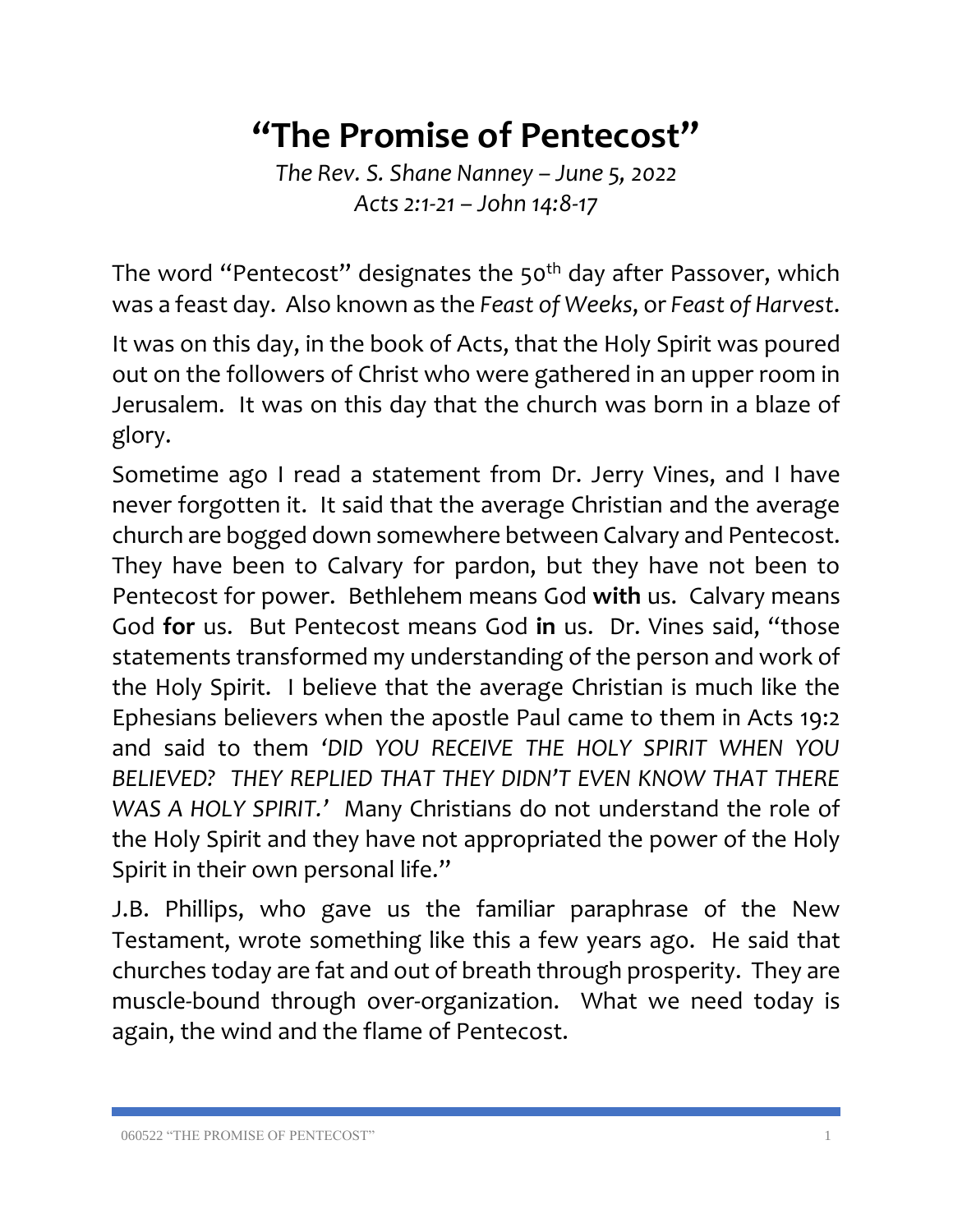I think all of us would agree that this is somewhat true. We need to recapture the power, which was experienced in such a mighty way when the church met together in the upper room and the day of Pentecost occurred.

Someone else said, this is the day of Pentecost substitutes. Lacking the real power and fire from God, we try to produce our own fireworks. We are like auxiliary power supplies; batteries, so when the real power goes out, we can switch on our own power supply. We are living in the day of program, propaganda, pep and promotions, and all of these things trying to duplicate what God, the Holy Spirit, did on the day of Pentecost when the fire fell, and the wind blew. These are the days of Pentecostal substitutes. We create a storm; we whip our own flames; but we lack the reality and the warmth of the real thing. This is an indictment against modern day church-ianity.

My heart is hungry to experience the power of Pentecost. I want all God has for the church and Christians today!

So, I want to talk for a little while about Pentecost, not a denomination. Not Pentecostalism, not a holiness church or a belief . . . but the special promise of the Father.

One Baptist preacher said, "Pentecost is not a denomination, but is an experience every child of God should receive."

We are privileged to live in a generation when God is again pouring out His Spirit in a mighty way.

In Peter's sermon in Acts 2:38-39, Peter replied, "*REPENT AND BE BAPTIZED, EVERYONE OF YOU, IN THE NAME OF JESUS CHRIST FOR THE FORGIVENESS OF YOUR SINS. AND YOU WILL RECEIVE THE GIFT OF THE HOLY SPIRIT. THE PROMISE IS FOR YOU AND YOUR CHILDREN AND FOR ALL WHO ARE FAR OFF, FOR ALL WHOM THE LORD OUR GOD WILL CALL."*

In effect he said this outpouring of the Spirit is not a special blessing for a special few in a special age. It is for all who have truly repented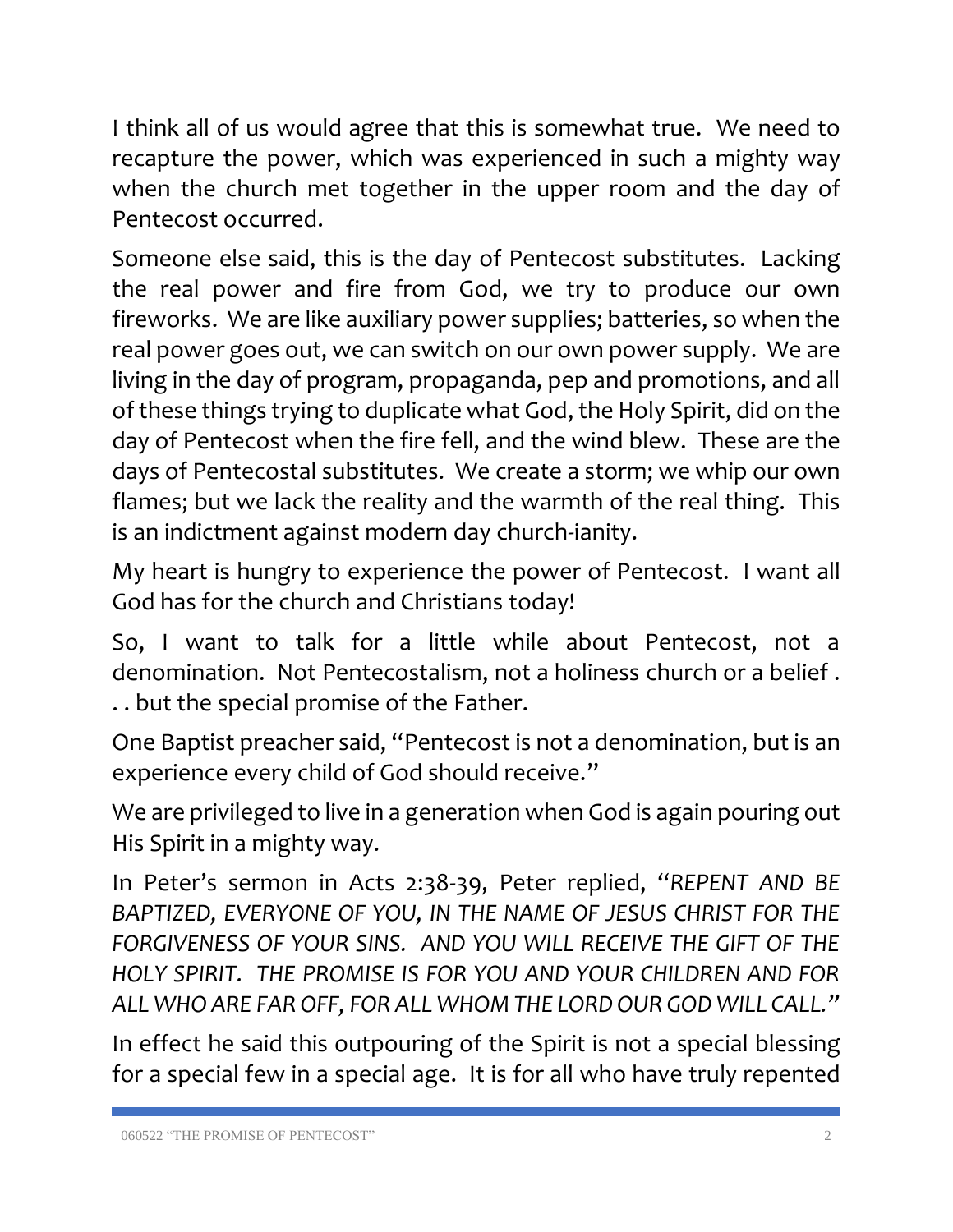and believed the gospel. It is for all who have found remission of sins in the blood of the Lamb.

The real question is not whether as a Christian you have a right to the gift of the Holy Spirit, but whether you have claimed that right and availed yourself of the promise. Have you been filled with the Holy Spirit?

Many of us have allowed religious tradition to rob us of the power of God. Religious tradition says the gift of the Holy Spirit was for the apostles, just to get the church started, or, just for the early church, to help them win pagans and heathens to Christ.

Look, there are more lost people in the world today than there ever were. We need the power of God today as much as ever!

Peter said *"THE PROMISE IS FOR YOU – TO ALL WHO WERE HEARING HIS VOICE, AND TO YOUR CHILDREN, THE NEXT GENERATION, AND TO ALL THAT ARE FAR OFF"* – that is through the ages, even up to us today. Even for all whom the Lord shall call – that means for all who follow Christ. The promise of the Holy Spirit is for all people.

So, what is the promise? It is the pouring out of the Holy Spirit upon all flesh, both men and women. All will be able to prophesy, see visions, and dream dreams. We will receive the power of God to minister to the world. Yes, we will get what we need to change the world for the better.

Ten days after Jesus ascended into heaven, he sent the Holy Spirit, and it filled the upper room. Peter's sermon declared, "This is it!" This is the fulfillment of the promise!

The biblical record in the book of Acts indicates that Mary, the mother of Jesus, the disciples, and the other women and brethren received the promise.